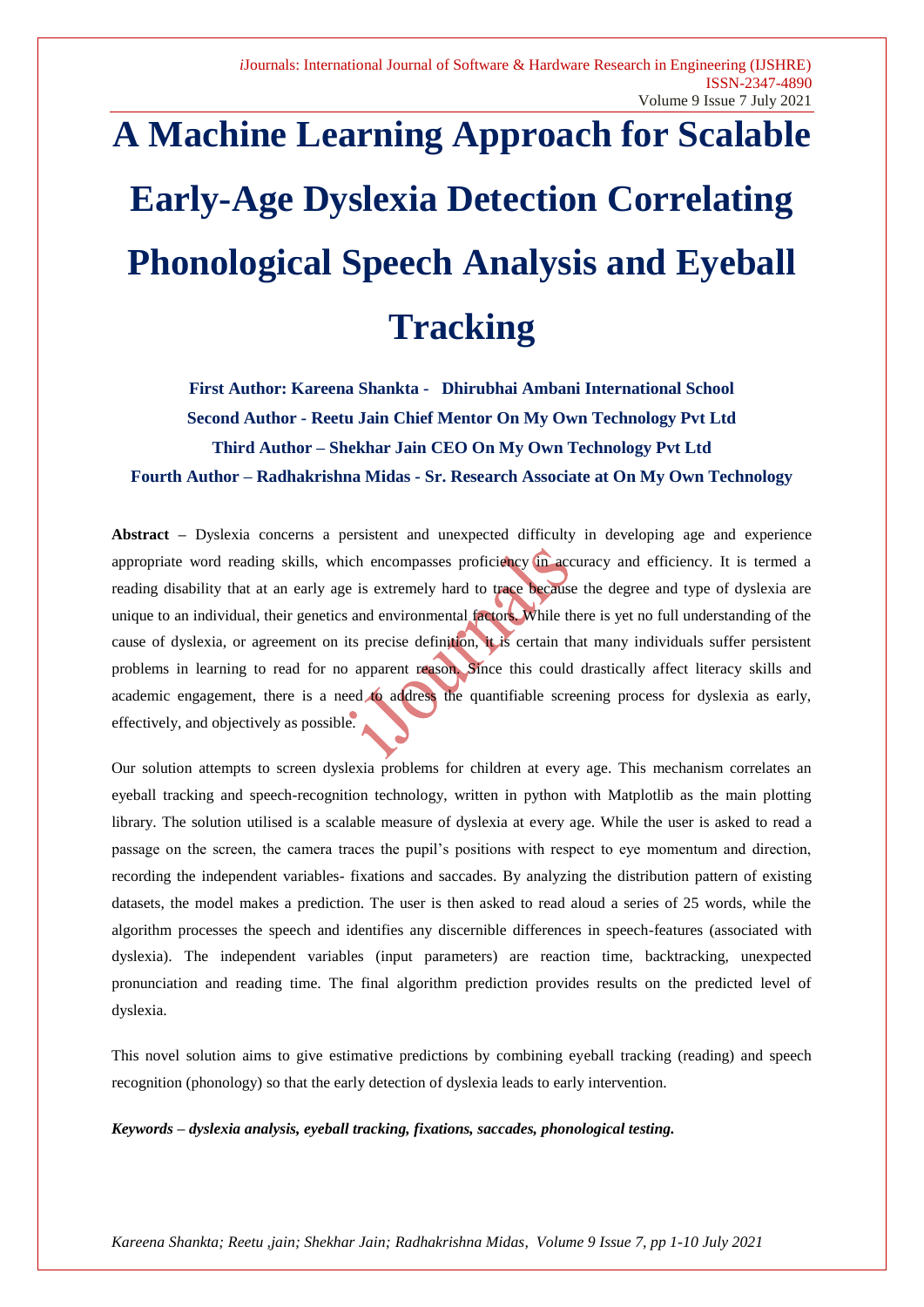# **1. INTRODUCTION**

Dyslexia concerns a persistent and unexpected difficulty in developing age and experience appropriate word reading skills, which encompasses proficiency in accuracy and efficiency.<sup>1</sup> It is the most studied and the most known learning disorder in the world, yet is still one of the hardest to diagnose and resolve. According to Geurrero et al,, it can have different clinical manifestations in different phases of life and can influence different dominions of life. In 2019, 131 million students enrolled in government schools, joining the estimated 747 million children of primary-school age worldwide (United Nations Department of Economic and Social Affairs,  $2019<sup>2</sup>$ ), where they embarked on their journey of learning to read and write, skills that will carry them through high school and beyond. For up to 20% of these children across different languages and countries, however, this journey carries with it a risk of school failure due to an inability to learn to read as expected. A report released by the Indian government in 2015 estimated that at least million Indian children are dyslexic with millions more suspected to be undiagnosed. Intervention research indicates that targeted, evidence-based programs in kindergarten and first grade can substantially improve reading outcomes for children who require intensive intervention in order to become successful readers. However, pre- and beginning readers are not routinely screened for risk in part due to the formidable logistical and financial challenges of providing millions of children with a full clinical assessment of the language and cognitive skills that are precursors to reading. There exists a need to objectively identify

|<br>|<br>|

the disability of dyslexia, especially in young children, given that early intervention goes a long way in paving high self-confidence for children while yielding a high literacy-rate for the country.

Underlying skill reading is a multifaceted network of competencies for both understanding language meaning and recognizing printed words. General language competencies include knowledge of word meaning, facts and concepts as well as mastery of grammar and the structure of language at the sentence, text and discourse levels. In accordance with the ideology of the Guerrero et al paper, we will be considering individuals typically displaying a broad spectrum of ability in both reading and its precursor skills as lower end of the spectrum termed in clinical literature, "specific learning disability in reading" or "developmental dyslexia".

This broad-spectrum inclusion supersets dyslexia. Therefore, for the sake of clinical accuracy, the term dyslexia and reading disabilities will be used interchangeably. International Dyslexia Association recognizes the term *Evaluation* as a more accurate word to describe the process of determining if someone has dyslexia. The word evaluation encompasses identification, screening, testing, diagnosis, and all the other information gathering involved when the student, his or her family, and a team of professionals work together to determine why the student is having difficulty and what can be done to help. Evaluation conventionally involves a three-stepped process of information-collection from parents and educationalists, screening and testing; and intervention plan leading to conclusion and recommendations.

https://dictionary.apa.org/dyslexia#:~:text=n.,words%20and%20 sometimes%20in%20arithmetic.

<sup>2</sup> https://unstats.un.org/sdgs/report/2019/The-Sustainable-Development-Goals-Report-2019.pdf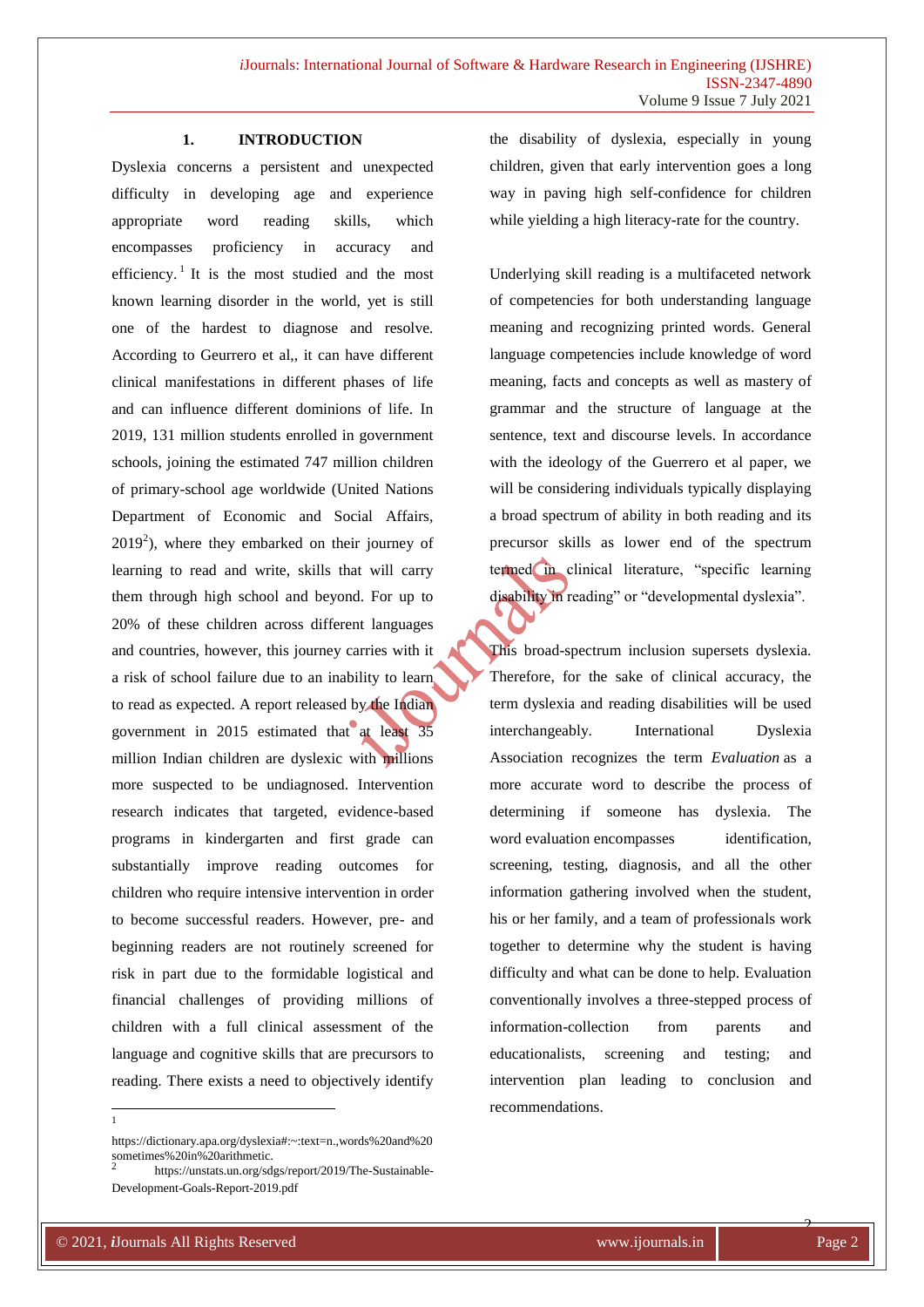# **CURRENT DIAGNOSTIC CRITERIA**

The American Psychiatric Association has created the international diagnostic criteria for learning disabilities in DSM-5. The diagnostic criteria used for specific learning disorders are four:

Criterion a) the persistency of the symptoms for at least 6 months, despite specific interventions;

Criterion b) the impairment of single or more abilities, with negative effects on school achievement;

The second diagnostic criteria refers to the specific affected academic skill (one or more than one), that must be substantially and quantifiably below those expected, based on the chronological age, and it negatively influences academic achievement, or occupational performance, or activities of daily life. With reference to the impairment in a single or more abilities, from a psychometric point of view the cut-off that is to be used is one and a half deviation standard below the expected mean in each single evaluated ability (or even one standard deviation in some cases, or under the 5th percentile for some measure)  $[18]$ .

Criterion c) the onset in a school-age, even if the disorder could fully manifest later;

With reference to the age of onset, there is an agreed awareness that the clinical manifestations of learning disorders can change during the individual's life and that they are a lifelong condition  $[6]$ . Generally they are discovered in the first years of schooling, but it is also possible that they could be discovered later in the individual's schooling history. In order to take into account the clinical manifestations in different phases of life, there is a clear reference to the schooling history and the clinical history, to the integrated use of standardized tests and the documented history of learning difficulties, most of all for individuals aged 17 and older, where the use of standardized tests could not be valid, sensible and specific enough to describe the quality and the quantity of the learning disorders  $[16]$ . Some Years ago, UtaFrith, one of the most known scientists in the field, stated "diagnosis based on behavioural criteria will always be problematic, as behavior is strongly influenced by comorbidity, motivation, age, and ability" and "Adults with dyslexia and adults with autism who show good compensation can sail through standard diagnostic tests. Have they ceased to be dyslexic or autistic? Of course not. They themselves tell us about their persisting problems, and we can reveal these problems with more subtle tests.

criterion d) last but not least, there are different exclusion criteria.

The first exclusion criterion refers to absence of intellectual disability.

The second refers to the exclusion of a fragmentary and inadequate instruction.

The third refers to linguistic proficiency in the language used for academic instruction.

The fourth refers to absence of sensory problems high enough to justify the learning difficulties (visual and auditory sensory problems) [\[16,](https://childhood-developmental-disorders.imedpub.com/dyslexia-and-specific-learning-disorders-new-international-diagnostic-criteria.php?aid=20678#16)[17](https://childhood-developmental-disorders.imedpub.com/dyslexia-and-specific-learning-disorders-new-international-diagnostic-criteria.php?aid=20678#17)[,19\]](https://childhood-developmental-disorders.imedpub.com/dyslexia-and-specific-learning-disorders-new-international-diagnostic-criteria.php?aid=20678#19).

#### **2. LITERATURE REVIEW**

#### Current diagnostic tools:

In India, the standardized procedure involves DALI, tools for school teachers and psychologists in Indian Languages to identify dyslexia. It works by asking a series of questions related to reading and word decoding abilities. DALI as an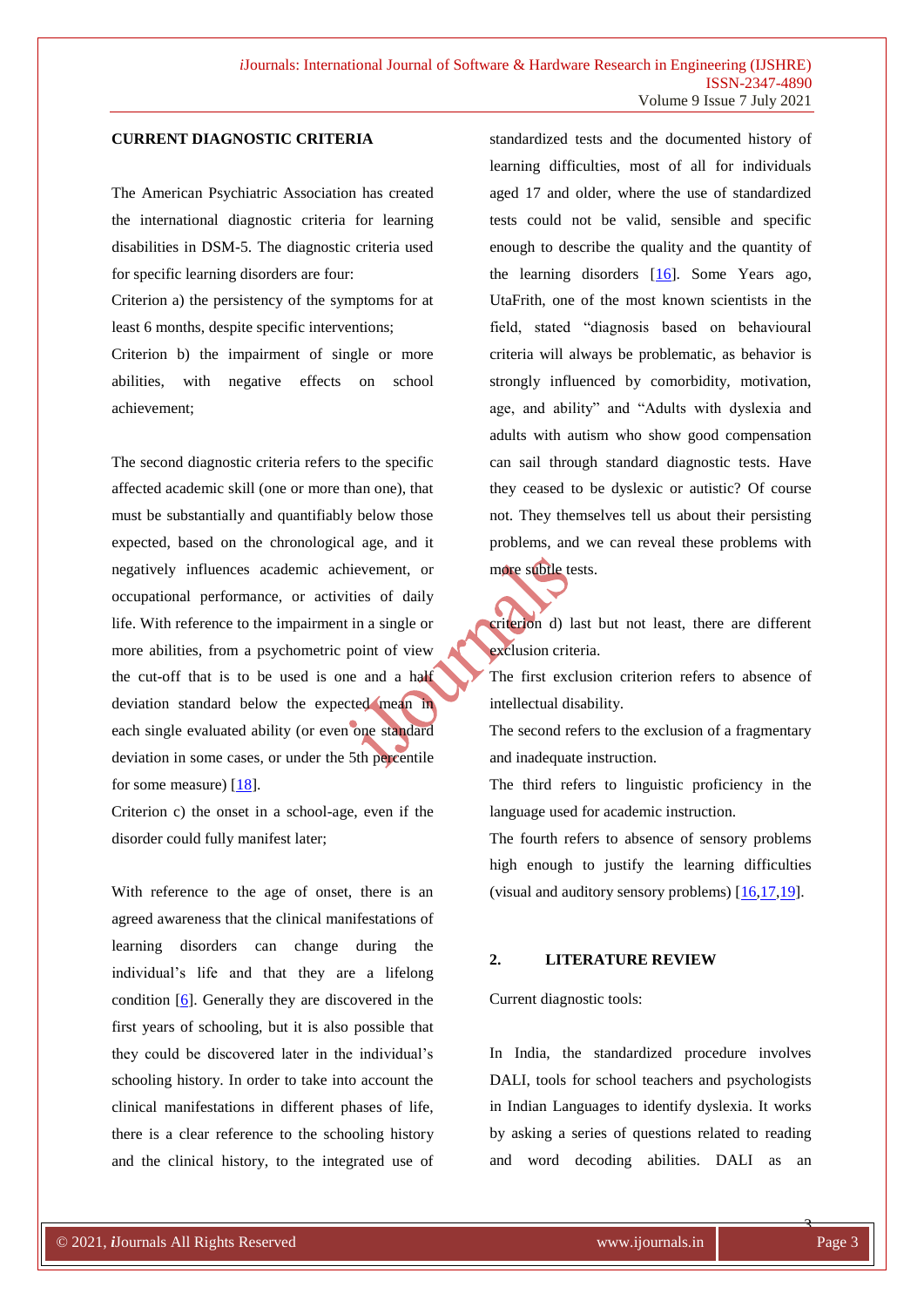assessment tool was created by the National Brain Research Centre, India in South Asian languages with the primary aim of acting as a bridge for dyslexia diagnosis in a multilingual country of India to identify dyslexia in indigenous languages like Hindi, Marathi, Kannada and English. Despite its dire necessity, it is very subjective and relies on a child's/mentor's interpretation of his/her own symptoms, which can make children self-conscious of their "problem". the systems using a computerbased battery of tests or questionnaires without introducing a new algorithm on top. They are just the digital transcription of human expert tests, and predictions are usually based on statistics.

Several studies have been conducted internationally in the hopes of diagnosing dyslexia with the help of Artificial Intelligence, a much awaited catalysis for this topic of research in the neuroscience community. Currently, validated diagnostics are delivered by accredited professionals based on scoring of a diverse battery of tests. Artificial Intelligence and Machine learning have been utilised to provide accurate results at a faster rate and easier convenience.

# EYE\_BALL TRACKING

Eye-tracking is a process more recently used in Artificial Intelligence as a measure of either the point of gaze or the motion of an eye relative to the head. An eye tracker is a device for measuring eye positions and eye movement. Previous research (xxx) has indicated that dyslexia may be correlated to a dysfunction in the oculomotor process for which two main independent variables of eye fixations and saccades were sourced as information data-points to determine to what extent is a person at risk of developing dyslexia.

A study by Benfatto et al indicates, "Eye tracking can be an efficient means to identify children at risk of long-term reading difficulties' '. The method involved originates from KronobergsProjektet, a research project on reading development and reading disability in Swedish school children. The project ran between 1989 and 2010. Eye-tracking during reading was conducted on children in 3rd grade, and reading difficulties were assessed until adulthood. What makes the KronobergsProjektet study unique is: 1) children were monitored over a long period of time and 2) the integrity of the recorded eye movement data.

**Methods and Results:** The experiments are based on eye tracking data from a cohort of 185 subjects participating in the project. Each participant (all Swedish speakers) has to read one and the same text presented on a single page of white paper with high contrast. For each session, using eye-trackers, the authors record a lot of numerical parameters among which, for instance, the duration of the event, the distance spanning the event, the average eye position during the event, the maximum range between any two positions, etc. Having gathered all these data and properly preprocessed their data set, the authors have implemented a standard classifier showing a high degree of accuracy (around 96%). It is important to note that the model also takes into account the results from a battery of other common tests, such as rapid automatized naming, reading of non-words, etc. One interesting feature of the process is that the prediction can occur after as little as 30 seconds of reading for the user.According to the study, "Using statistical cross-validation techniques on a sample of 97 high-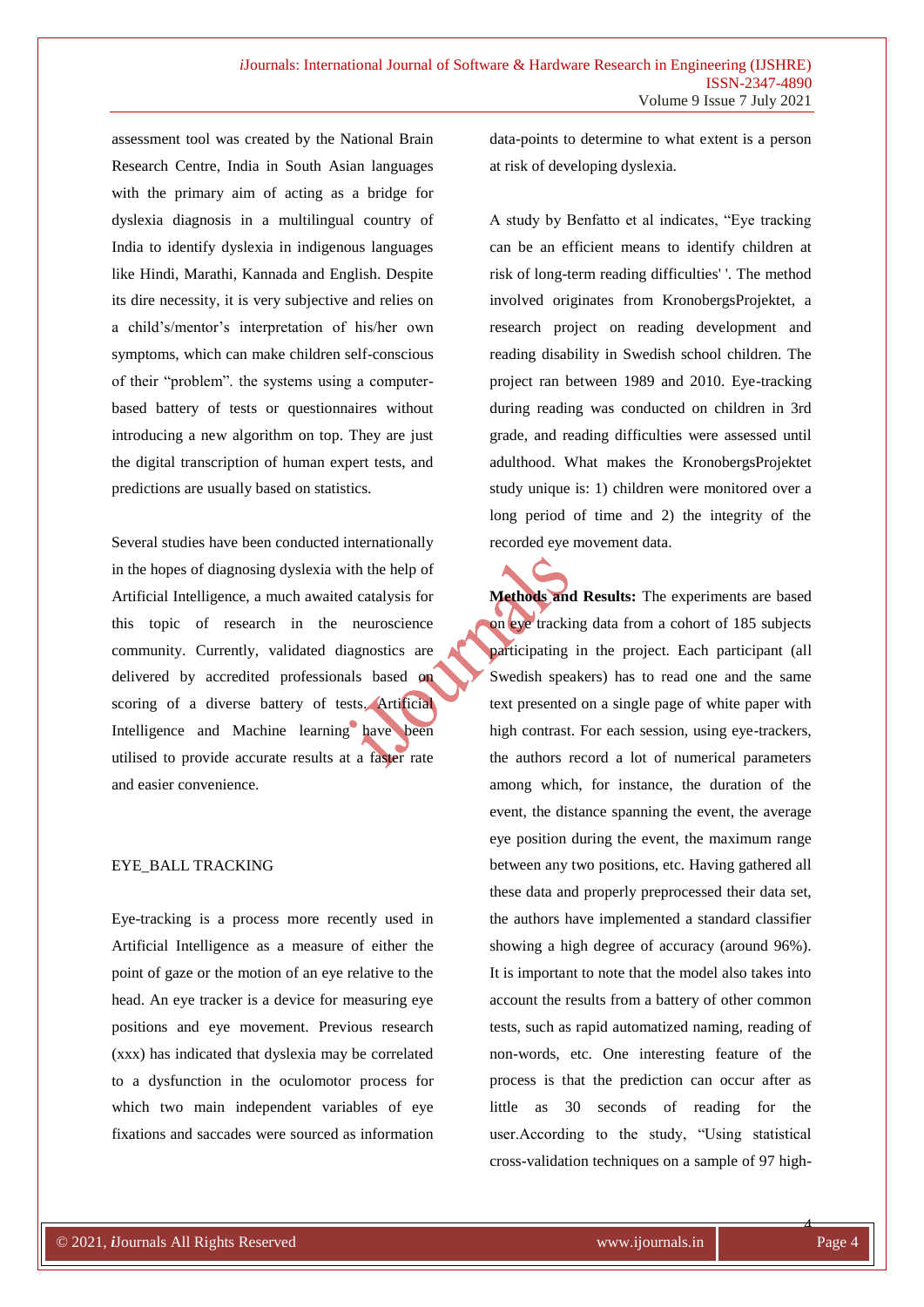risk and 88 low-risk control subjects, they achieved a classification accuracy of 96%." Thus, in this study we will be using these as our literature values for comparison.

Necessary definitions: A saccade is a quick simultaneous movement of both eyes between two or more phases of fixation in the same direction.

According to Castles et al, from the phonological deficit hypothesis, several parameters can be derived. A study conducted by lead researchers at Dystech focused on utilising audio recordings of participants reading out words as a method of discerning dyslexic readers from non-dyslexic readers. For every audio record, they considered 2 parameters:

The Reading Reaction Time (RRT) which is the interval between the initial display of the word and the start of the reading.

The Reading Time  $(RT)$  which is the time it takes for the participant to read the corresponding word.

RRT and RT evaluation is done via a computer (no human in the loop). Consequently, from a session of 32 audio records, we extract 6 numbers which will be used in our ML experiments:

average RRT for 32 words, average RRT for 16 real words, average  $RRT$  for 16 nonsense words

average RT for 32 words, average RT for 16 real words, average RT for 16 nonsense words

It is to be noted that poor reading performance is not an ultimate marker of dyslexia, but Dystech results demonstrate that a dedicated machine learning algorithm associated with proper audio

signal processing can extract patterns that are not accessible to a human expert. Hence, we decided to use a factor of both eye-ball tracking and phonology testing as variable markers for dyslexia.

We look for backtracking,

Based on this research, we hypothesized a phonological speech analysis solution, which could be correlated with eyeball tracking to improve accuracy.





It is important to move from a deficit to a preventive model of education.

# **3. DYSLEXIA**

Dyslexia is not caused by poverty, developmental delay, speech or hearing impairments, or learning a second language, although those conditions may put a child more at risk for developing a reading disability (Snow, Burns, & Griffin, 1998).

Children with dyslexia will often show two obvious difficulties when asked to read text at their grade level. First, they will not be able to read as many of the words in a text by sight as average readers. There will be many words on which they stumble, guess at, or attempt to "sound out." This is the problem with "fluent word recognition" identified in the previous definition.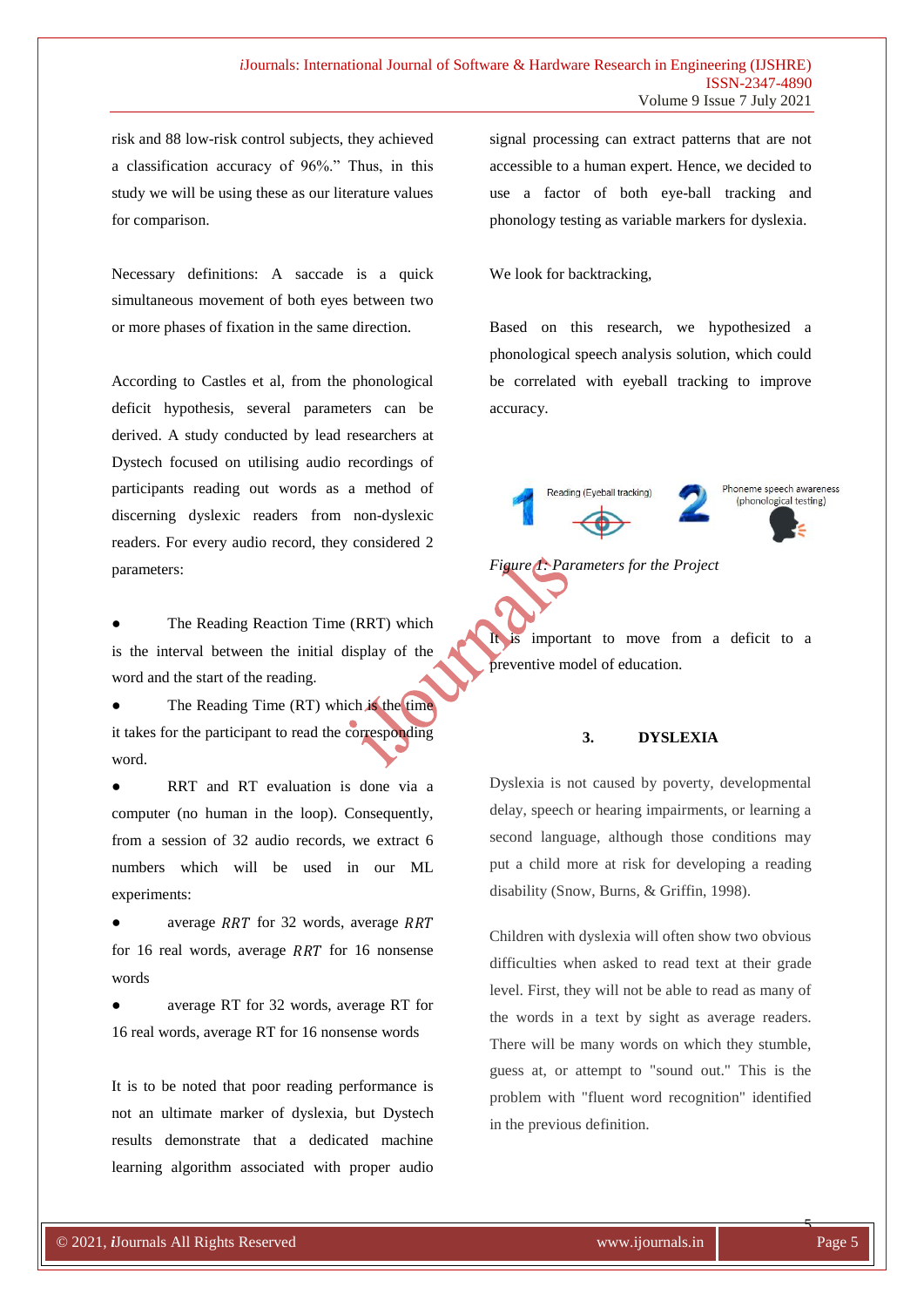Second, they will often show decoding difficulties, meaning that their attempts to identify words they do not know will produce many errors. They will not be very accurate in using letter-sound relationships in combination with context to identify unknown words. These problems in word recognition are due to an underlying deficit in the sound component of language that makes it difficult for readers to connect letters and sounds in order to decode. People with dyslexia often have trouble comprehending what they read because of the great difficulty they experience in accessing the printed words.

### **4.EARLY AGE DETECTION DYSLEXIA**

For many years, the importance of early identification and intervention for children with dyslexia has been stressed. Accordingly, much research has been directed towards establishing precursors of dyslexia in the preschool years in international studies of children at family risk of reading problems.

This is the major reason being our problem statement was taken into consideration, as per reports Once children begin to think reading is difficult, they develop a resistance to it and lose confidence. Developing this attitude toward reading during the formative years makes it difficult to reverse later. To prevent this, teachers need to reach these students in kindergarten and first grade. Studies show that there is little to no difference between the reading abilities of average children and dyslexic children when intervention occurs early.

#### **5. INNOVATION**

We are designing an objective and quantifiable screening of dyslexia for children at an early age so that the literacy rate of children is not hampered. This project aims to use rapid and holistic machinelearning-dependent assessment with parameters of

If one effectively processes the input parameters of both READING *(fixation/px·ms-1& saccade/px·ms-1 )* and SPEECH TESTS *(reaction time/s, reading time/s, backtracking/Boolean & pronunciation/Boolean)* of a young child, THEN it is possible to quantifiably measure the degree and level of dyslexia using machine-learning algorithms. Our solution uses eyeball tracking and phonological testing because the combination of the two provides a holistic and more intricate analysis of dyslexia by improving the data set and accuracy of predictions.



*Figure 2: Block Diagram for Eye Ball Detection, Explanation, and final output,*

And this test is computer based and it takes 20 minutes to complete and give you the results of dyslexia.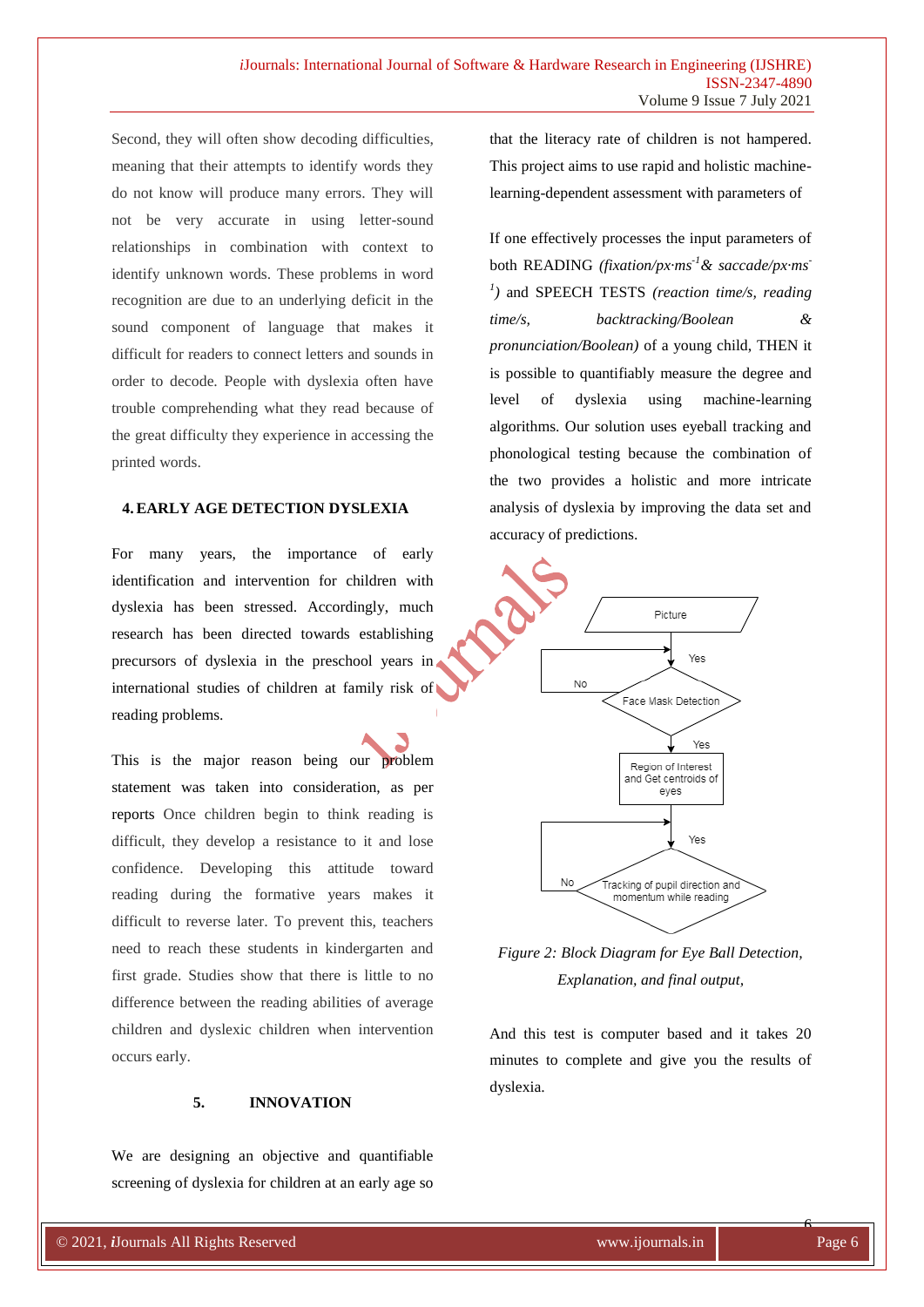

*Figure3: The flow of the screening dyslexia process*

#### **6. ALGORITHM**

All aspects of the algorithm rely on image processing and speech to text software. This is facilitated by Python and its plenitude of libraries and easily-accessible server. The data collection happens through the connected camera and microphone.

Imageio library, which provides a platform to read and write image data, was used to locate pupils of the eyes. OpenCV Library, which is utilized for image processing, was used to trace eye coordinates and perform the motion tracking. Moreover, Numpy (array and numerical matrices) library was used to convert the vision pupils to array coordinates that the programming language can understand. Matplotlib, which functions on an object-oriented API, was used for face plotting. SciPy optimizes curve fit machine learning that

helps to track the eye while reading. Video Stream (imutils.video.VideoStream()) was used to give a live stream of the video without any break of the loop. Dlib is a toolkit containing machine learning algorithms and tools for creating complex software such as for this algorithm. The SpeechRecognition library was used to convert speech to text for the speaking test.

 $\begin{array}{|c|c|}\hline \textbf{0} & \textbf{0} & \textbf{0} & \textbf{0} \\ \hline \textbf{0} & \textbf{0} & \textbf{0} & \textbf{0} \\ \hline \textbf{0} & \textbf{0} & \textbf{0} & \textbf{0} \\ \hline \end{array}$ 

E

 $\bullet$ 

F-

 $0.0589988$ 

 $\frac{1}{2} \left( \frac{1}{2} \right)$ 

# **7. METHODS**

Our solution works on 2 main measures: Eye tracking & Phonology.

The Image Processing & Eye Land marking algorithm captures and locks the pupil coordinates on the screen by using the python library Imageio that provides an easy interface to read and write a wide range of image data. These coordinates are

7

**MAN WALK AND REAL**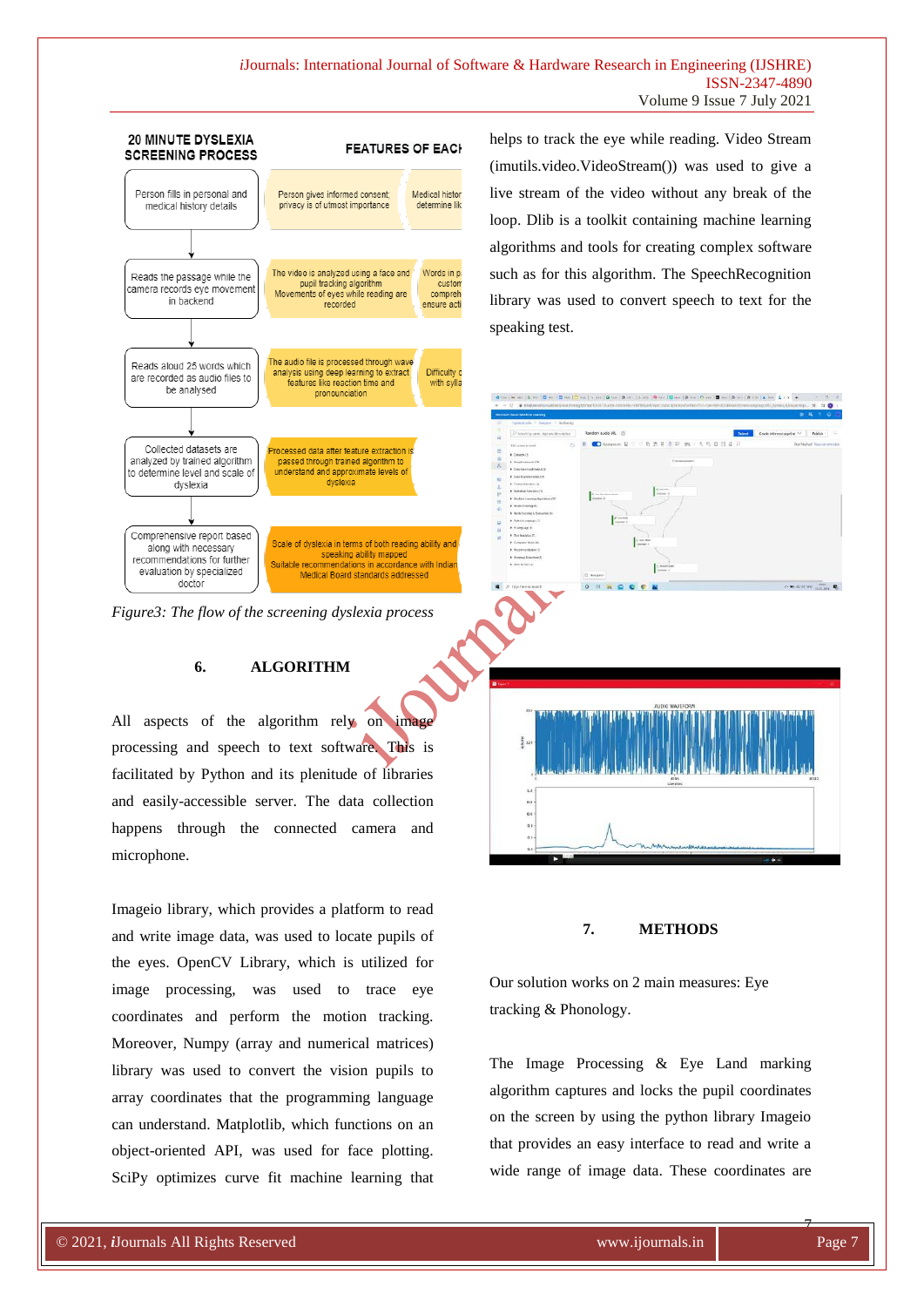like a 2-dimensional x-axis and y-axis points on screen that can be pin-pointed. These coordinates are converted into a text file for the eyeball tracking mechanism, and are used with the dlib module. OpenCV library and its classifiers gauge distance between eyes and the border of the face. Thus track the eyes movement specifically using CV2 by creating a mask using matplotlib.

The fixations and saccades are recorded by the motion of the eyes while reading. Bresenham's algorithm, which works on the principle of incremental scan conversion, relies only on integer calculations for accurate tracking of eye movement. The curve fit function of the SciPy library is utilized to create a mathematical function to model the data points into text which are then statistically compared to determine the extent to which the child is dyslexic.

Speech recognition software uses py-audio and pyttsx3 libraries to capture the speech of the user and identify patterns or characteristics commonly associated with dyslexia such as backtracking and grapheme mispronunciations. Furthermore, we incorporated additional filtering processes of font and size of texts which were specific to age categories. Thus, the reading and speaking tests will furnish customized feedback to the child.

|           |                  |                                 |                | C Bittsmap or three method and MAT Directed Call (9) - 25 No 40 and (4) UNIVERSE R |                      |        |                                                             |        |                                                              |                |                    |                                                    |        | ń<br>m        |
|-----------|------------------|---------------------------------|----------------|------------------------------------------------------------------------------------|----------------------|--------|-------------------------------------------------------------|--------|--------------------------------------------------------------|----------------|--------------------|----------------------------------------------------|--------|---------------|
|           |                  | NORWAL KIDS DATASET WITH 49     |                | The EN they least forms for Tells Adjoin this Constitute monitory                  |                      |        |                                                             |        |                                                              |                |                    |                                                    |        |               |
|           | <b>Himmed Th</b> |                                 |                |                                                                                    |                      |        |                                                             |        |                                                              |                |                    |                                                    |        |               |
| Libraries |                  |                                 |                |                                                                                    |                      |        |                                                             |        |                                                              |                |                    |                                                    |        |               |
|           |                  | $-1.95$                         | <b>SE</b>      |                                                                                    | $\sim$               | $\sim$ | $\rightarrow$                                               | $\sim$ | $\sim$                                                       |                | $\sim$             | $\sim$                                             | $\sim$ | $-12.0$       |
|           |                  |                                 |                |                                                                                    |                      |        |                                                             |        |                                                              |                |                    |                                                    |        |               |
|           |                  |                                 |                |                                                                                    |                      |        |                                                             |        |                                                              |                |                    |                                                    |        |               |
|           |                  |                                 | AREL.          |                                                                                    |                      |        | REACTION 1440, INFORMATIONS, BACKFIENSMAN, PHONES ROCKFIELD |        |                                                              | 1,044.1        |                    | THATTICH THE RESIDENT THIS EXCITATION CONTROL INC. |        |               |
|           |                  | New Lister                      |                | 670                                                                                | 8.01 MA              |        | <b>Joannew J</b>                                            |        | <b>Angua Villageage</b>                                      |                | u                  | 8.42                                               |        | Average       |
|           |                  | Aran Lietusi                    |                | 86                                                                                 | 8.64 Ma              |        | Verduct                                                     |        | <b><i>MANEY LEAVING</i></b>                                  |                | 1.1                | 3.22                                               |        | $n -$         |
|           |                  | Joriet & Almons                 |                | k No                                                                               | 1.45.484             |        | <b>Usedard</b>                                              |        | <b>Xingdan Cilcontralie</b>                                  |                | 1.3                | 21                                                 |        |               |
|           |                  | Annun Lositopic                 |                | 8.40                                                                               | 1.15.60              |        | Userview                                                    |        | Associal Cibratulus                                          |                | 16                 | 157                                                |        |               |
|           |                  | <b>NEW CHRIST</b>               |                | 4.162                                                                              | 1.84.326             |        | <b>Standard</b>                                             |        | <b>Boxer-Sharella</b>                                        |                |                    | $-14$                                              |        |               |
|           |                  | James L. Grosse                 |                | 6.2                                                                                | 1.46.944             |        | Danisland                                                   |        | <b>Engine Vibanzes</b>                                       |                | 1.4                | x ra                                               |        |               |
|           |                  | Annual General                  |                | 8.00                                                                               | 1.257 Min            |        | Constitute 1                                                |        | <b><i>Anjune Churches</i></b>                                |                | $\overline{12}$    | 168                                                |        |               |
|           |                  | Annual concer-                  |                | k isi                                                                              | List Ab              |        | <b>Wineshart</b>                                            |        | Anadel Martella                                              |                | ÷                  | 3.32                                               |        |               |
|           |                  | Autrist Entimeter               |                | $k^2/2$                                                                            | 9.8.52x              |        | <b>Meklegi</b>                                              |        | <b><i><u>Image</u></i></b> <i><b>I</b> <i>hamitta</i></i>    |                | 6x                 | $+1$                                               |        |               |
|           |                  | Annual Lietters                 | w              | 6.7                                                                                | $+50$                |        | Stanfald                                                    |        | <b>Ansan Shankte</b>                                         | w              | 6.29<br><b>ALL</b> | 236                                                |        |               |
|           |                  | few ard Jamese                  | n              | E.M.<br>k ali                                                                      | 14,326               |        | <b>Kunstski</b> l                                           |        | <b><i>Distant Musicket</i></b>                               | $\mathbb{R}$   |                    | 842                                                |        |               |
|           |                  | Santa Listened<br>As as Listage | $\mathbf{v}$   |                                                                                    | 3.34                 |        | Alevanor                                                    |        | <b>Joseph Chemists</b>                                       | $\overline{1}$ | $12^{1}$           | 3.4%                                               |        |               |
|           |                  | Auturn Landwice                 | w<br>w         | 9.91<br>6.80                                                                       | 1.00 Yes<br>1.21 424 |        | <b>Standard</b><br>Alabertale II                            |        | <b>Assumi Movings</b><br><b><i><u>Frank Tibertis</u></i></b> | $+1$<br>18     | 1.3d<br>1,34       | 118<br>3.48                                        |        |               |
|           |                  | <b>Jumsell</b> definite         | ٠              | $\epsilon$                                                                         | $1.23$ Ten           |        | <b>TABANEERS</b>                                            |        | <b>English Churches</b>                                      | $\sim$         | $+$                | $\times$ (h)                                       |        |               |
|           |                  | An'ar Lindson                   | $\blacksquare$ | \$1.000                                                                            | 7 196 364            |        | <b>Netwiek3</b>                                             |        | Alexand, West King                                           | 16             | 1.31               | $x +$                                              |        |               |
|           |                  | Aarlen Lukhum                   | w              | 6.SE                                                                               | 4.89.326             |        | <b>Contact</b>                                              |        | <b><i><u>Smide Marries</u></i></b>                           | $\rightarrow$  | <b>CALL</b>        | 224                                                |        |               |
|           |                  | laterar Logitum                 | ×              | <b>KIL</b>                                                                         | 12.5%                |        | Stewarters                                                  |        | <b>End of 1 Juni 24d</b>                                     | TR             | gi (gr)            | 3.4%                                               |        |               |
|           |                  | Air at Cather.                  |                | <b>Rd</b>                                                                          | 1.33.9%              |        | <b>State state 1</b>                                        |        | Anaug Museum                                                 | $^{12}$        | <b>EGR</b>         | 3.15                                               |        |               |
|           |                  | Anders Limiteds                 | $\approx$      | a to                                                                               | 1.8 Kin              |        | <b><i><u><u>Residues</u></u></i></b>                        |        | <b><i>Hygger Monetia</i></b>                                 | $\Rightarrow$  | 6.01               | 3.8%                                               |        |               |
|           |                  | Annual Lietust                  | $\rightarrow$  | 6.81                                                                               | 111.569              |        | <b>Statution's</b>                                          |        | Asset 14031881                                               | $\rightarrow$  | ÷                  | 8.4%                                               |        |               |
|           |                  | Axi ar Lochum                   | ×              | 8.4%                                                                               | 1.22 Abs             |        | <b>Racion</b> 1                                             |        | Assault Mascula                                              | 72             | 12                 | 227                                                |        |               |
|           |                  | Jana Labas                      | 23             | 1.35                                                                               | 1:37:58              |        | Norman's                                                    |        | <b>Jessie Shares</b>                                         | $^{22}$        | 1/32               | X15                                                |        |               |
|           |                  |                                 |                |                                                                                    |                      |        |                                                             |        |                                                              |                |                    |                                                    |        |               |
|           | ٠                | AMRO BASSET .                   |                | STERNEY MANAGERS -                                                                 |                      |        |                                                             |        |                                                              |                |                    |                                                    | ٠      | <b>Family</b> |



**O . . . . . . . . . .** 

| <b>GENDER</b>   |              | <b>Male</b>           | Female | <b>Total</b>        |    |
|-----------------|--------------|-----------------------|--------|---------------------|----|
| <b>DYSLEXIC</b> | $\mathbf{3}$ | (65 audio sets)       |        | (18 audio<br>sets)  | 4  |
| NON-DYSLEXIC    | 5            | $(125$ audio<br>sets) |        | (154 audio<br>sets) | 12 |
| <b>TOTAL</b>    |              | 8                     |        | R                   | 16 |

# **RESULTS AND CONCLUSIONS**

After conducting numerous trials and consistently improving the efficacy of the machine learning program, it was found that both the reading and speaking tests were possible and provided valuable information about the levels of dyslexia. The reading test, when taken by dyslexic children, was extremely effective in identifying them as such with an accuracy as high as 86%. The speaking test did have a few errors in the program running at first. But once they were resolved, it functioned well, although the accuracy of the algorithm needs to be improved.

The combined run of the two tests led to 91% accuracy with SVM model and 90.9% accuracy with logistic regression. The speaking test did have a few errors in the program running at first. But once resolved, it functioned well. Compared to literature values, results are lower but very competitive. With expanded datasets and increasing accuracy in feature extraction algorithms, this can be surmounted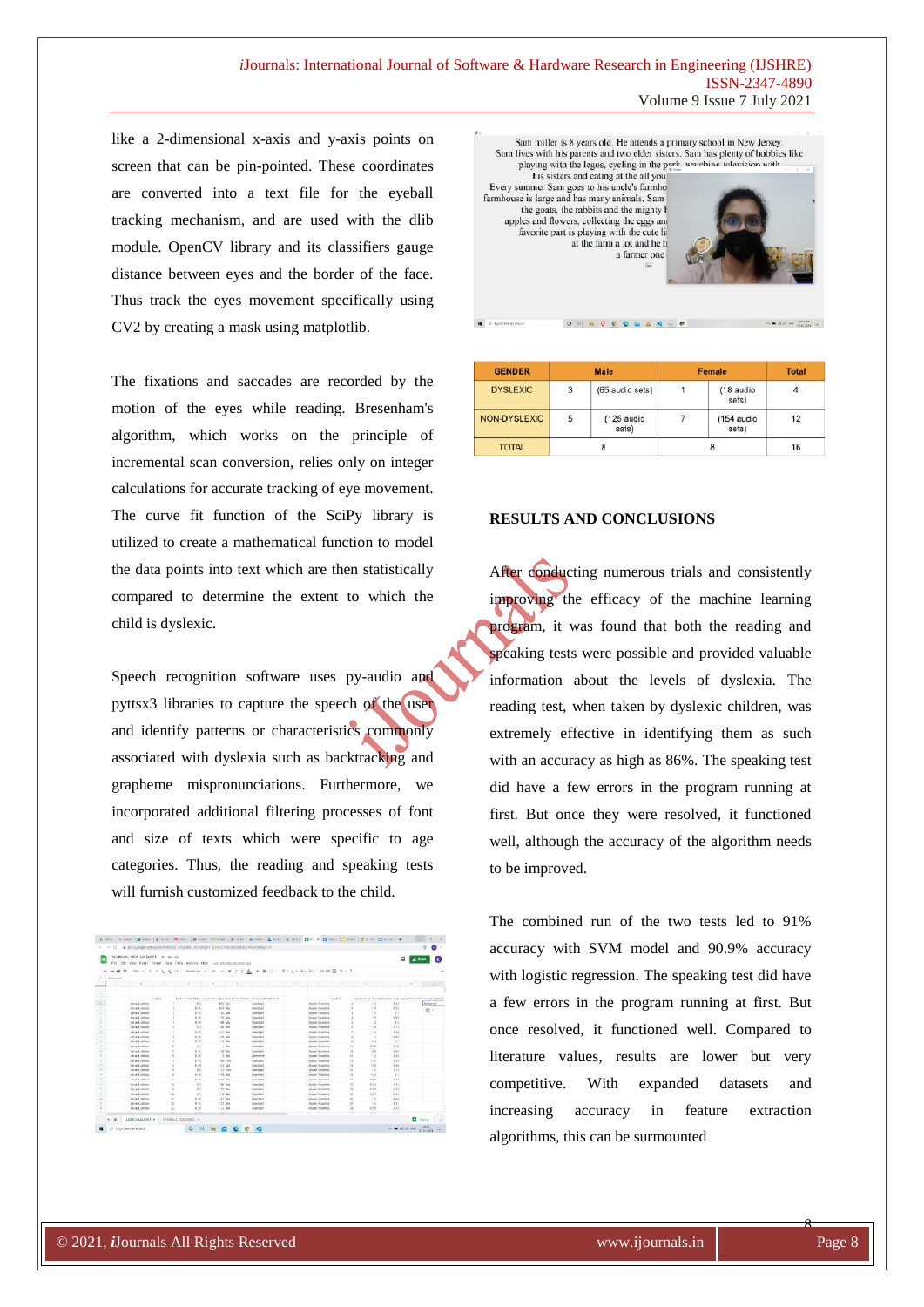| <b>MODEL</b><br><b>EVALUATION(%)</b> | <b>Two-class</b><br>neural<br>network | <b>Two-class</b><br>decision<br>forest | <b>Two-class</b><br>logistic<br>regression | <b>Two-class</b><br>support vector<br>machine |
|--------------------------------------|---------------------------------------|----------------------------------------|--------------------------------------------|-----------------------------------------------|
| <b>Accuracy</b>                      | 81.8                                  | 81.8                                   | 90.9                                       | 91                                            |
| <b>Precision</b>                     | 100                                   | 100                                    | 100                                        | 98                                            |
| Recall                               | 33.3                                  | 33.3                                   | 66.7                                       | 68                                            |
| <b>F1 Score</b>                      | 50                                    | 50                                     | 80                                         | 79                                            |
| <b>AUC</b>                           | 92                                    | 68.7                                   | 95.8                                       | 100                                           |

Moreover, the tests were effective for each agecategory as they used passages of varying fonts, sizes and spaces to allow for the reading ability of that age. The OpenCV library and Bresenham's algorithm significantly improved the accuracy of the results, however larger and more extensive data sets are required to further improve the accuracy of the algorithm. Screener that effectively screens for early literacy milestones- tablet based, self administered, scientifically validated and ready for scaling. Data analytic for customized resources support for coaching- data back to solutions

Distribution- schools need for test scores,  $\Box$ screening legislation

AI technologists

#### **8. FUTURE SCOPE**

A major strength of this prototype is that it is highly standardized in equipment yet personalized in feedback to every child. This ensures that the prototype can be scaled to numerous schools and platforms through state associations such as the Maharashtra Dyslexia Association and national associations such as Dyslexia Association of India. A factor that must be improved is its accuracy and potential economic feasibility for rural schools but with persistent evaluation and detailed procedures, this too can be accomplished.

Our prototype-the newest and most effective assessment method for dyslexia- will be scalable and accessible to the young generations of our country.

#### **9. ACKNOWLEDGEMENTS**

This research was supported by On My Own Technology Pvt Ltd. (OMOTEC) We thank our mentors who provided insight and expertise that greatly assisted the research, although they may not agree with all of the interpretations/conclusions of this paper.



#### **REFERENCES**

| [1]"Dyslexia FAQ." Yale Dyslexia. Accessed        |     |       |
|---------------------------------------------------|-----|-------|
| November                                          | 13. | 2020. |
| https://dyslexia.yale.edu/dyslexia/dyslexia-faq/. |     |       |

[2]Casalis, S. (2004). The concept of dyslexia. In Handbook of children's literacy (pp. 25'ure, and prospects. In Proceedings of the world congress on dyslexia on reading, perception, and language (Vol. 12, p. 272)

[3]Desroches, Amy S., Marc F. Joanisse, and Erin K. Robertson. "Specific Phonological Impairments in Dyslexia Revealed by Eyetracking." Cognition 100, no. 3 (2006). doi:10.1016/j.cognition.2005.09.001.